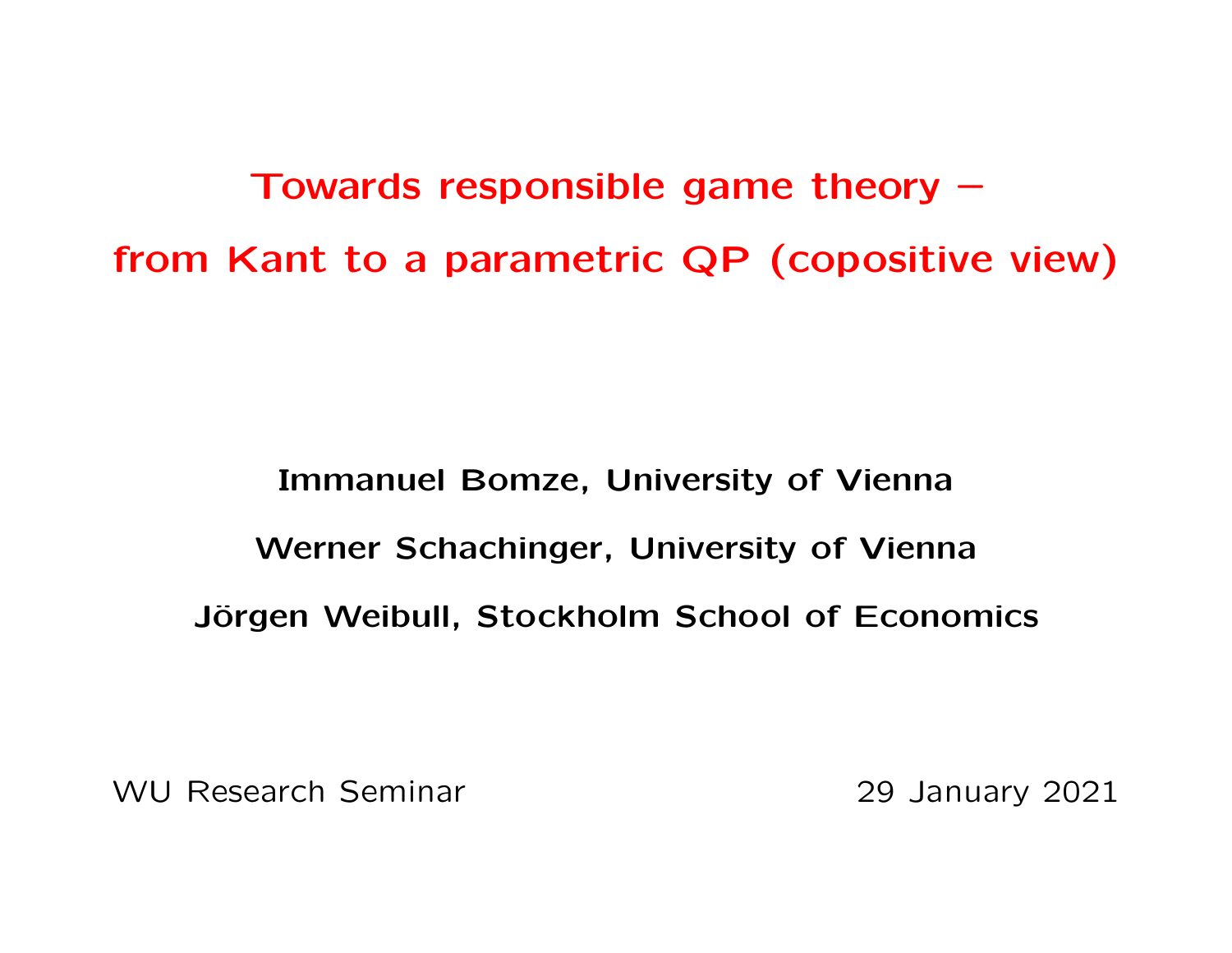## **Overview**

1. Games and the categorical imperative

2. Equilibrium à la Nash ...

3. ... need not exist !

4. Characterization via copositivity

5. Equilibrium refinements

6. Partnership games: sth. between local and global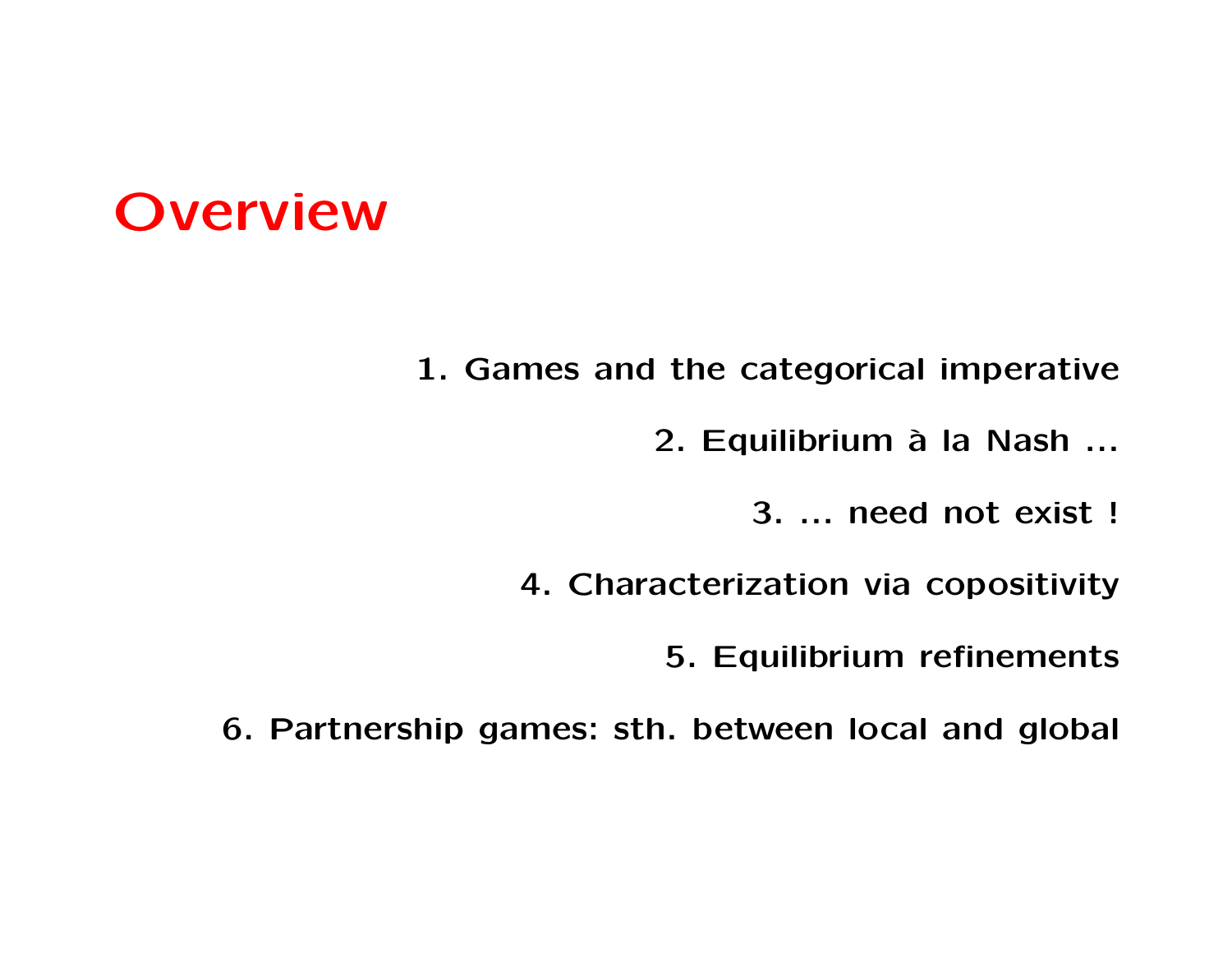#### A simple two-actor game

Finitely many elementary actions  $i \in N = \{1, \ldots, n\}$ ; if *i* played against j, payoff is  $a_{ij}$ ; payoff matrix  $\mathbf{A} = [a_{ij}]_{(i,j)\in N\times N}$ .

"Rational" behavior: given j, select i with maximal  $a_{ij}$ ; randomizing strategies: given distribution

$$
\mathbf{x} \in \Delta = \left\{ \mathbf{x} \in \mathbb{R}^n : x_i \ge 0, \ \mathbf{e}^\top \mathbf{x} = \sum_i x_i = 1 \right\}.
$$

Then select  $y \in \Delta$  with maximal expected payoff  $y^{\top}Ax$  ... is LP, so w.l.o.g.  $\mathbf{y} = \mathbf{e}_i$  vertex of  $\Delta$ . Note  $\mathbf{e} = \sum_i \mathbf{e}_i = [1, \dots, 1]^{\top} \in \mathbb{R}^n$ .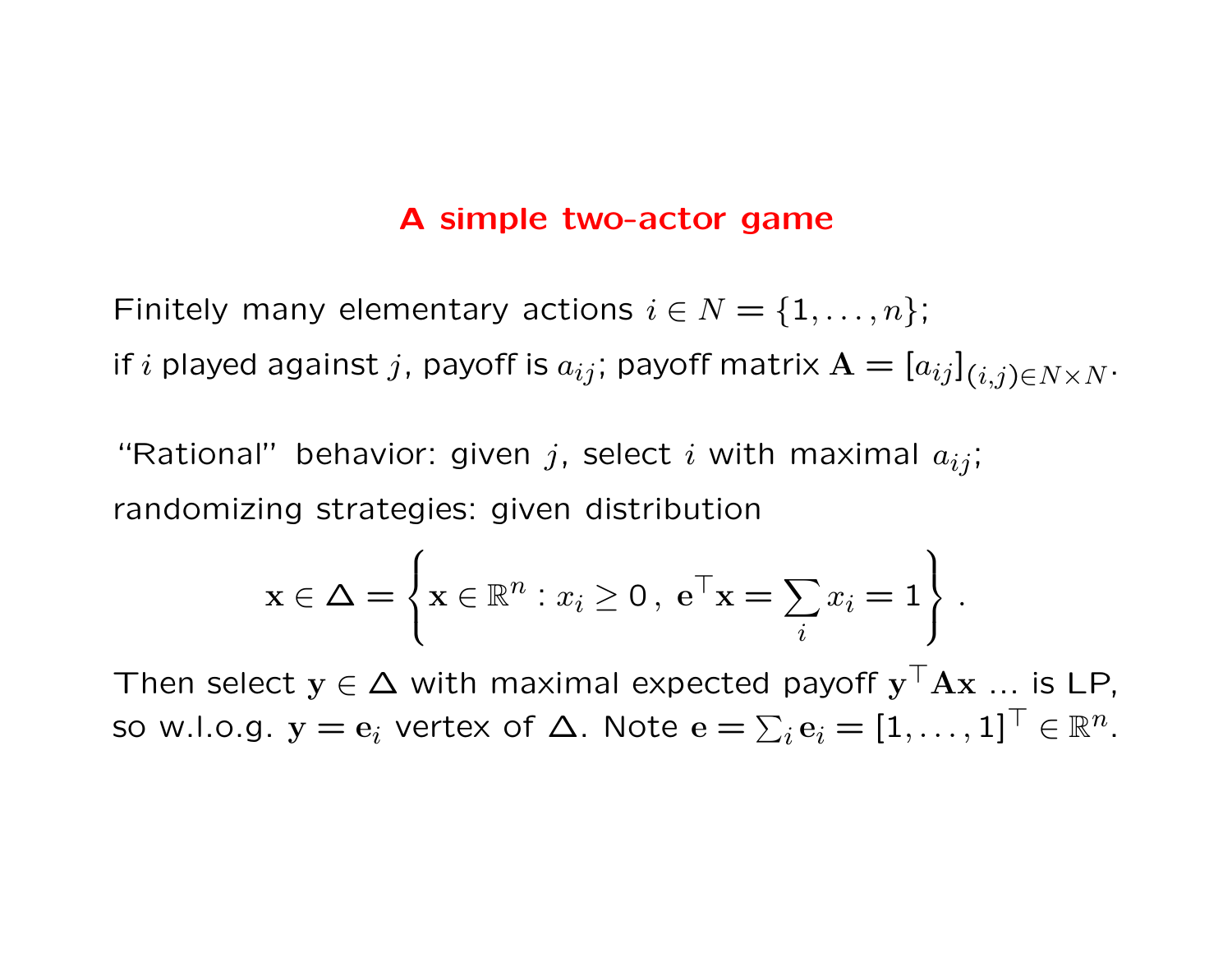### Nash and HM-equilibrium

Nash equilibrium [Nash 1951]: x best response to itself,  $\mathbf x$  maximizes  $\mathbf y^\top \mathbf A \mathbf x$  over  $\mathbf y \in \Delta$  (and some  $\mathbf e_i$  too). Exists always.

But why should opponents' behaviour completely discouple ?

Categorical imperative [Kant 1785]: act such that your behaviour can be a model for the general society.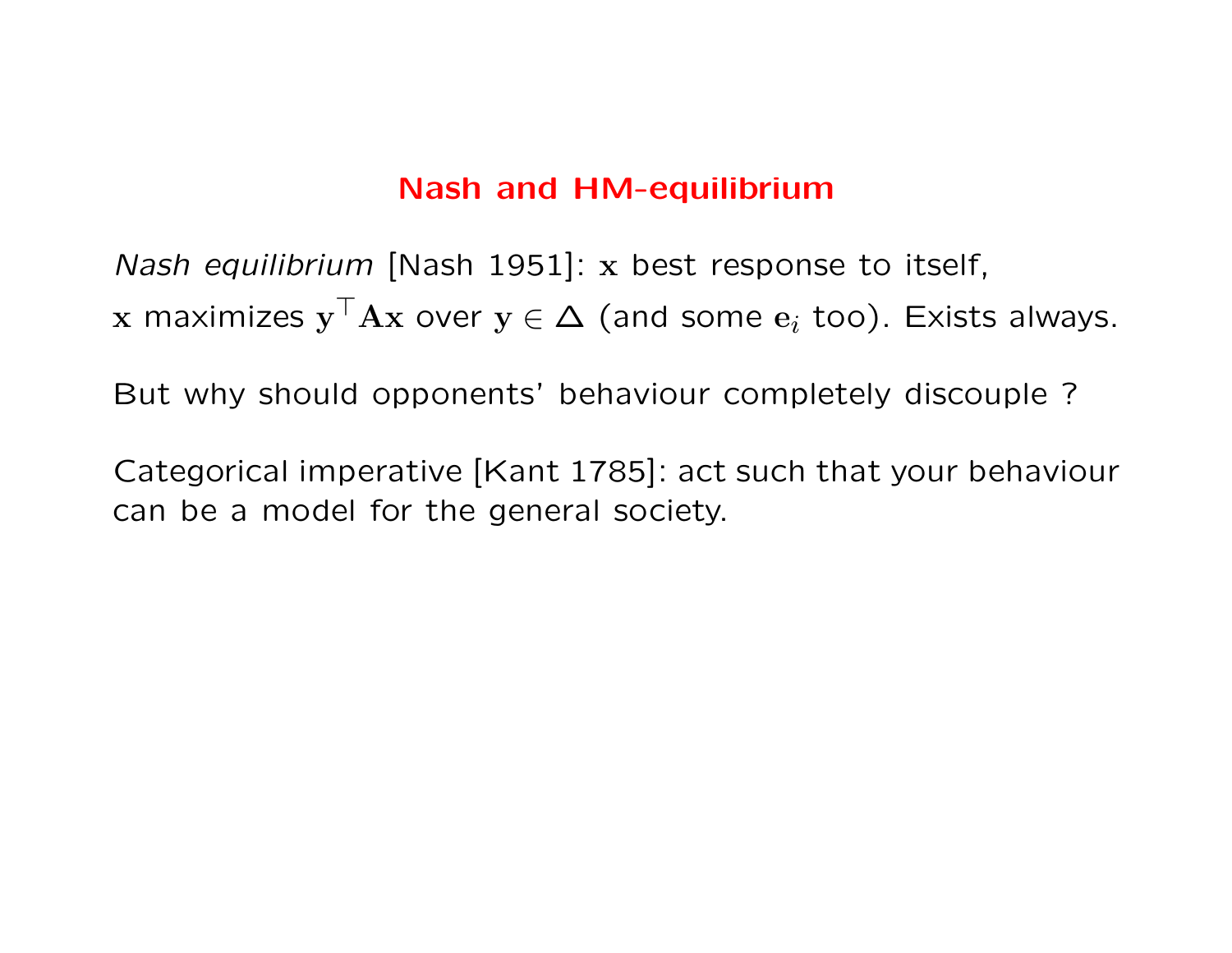#### Grundlegung

#### aur

# Metaphysik der Sitten

 $b$   $b$  ff

#### $\mathfrak{R}$  m anue I Rant. m



Riga,

Johann griedrich hartfnoch

 $1785.$ 

en.wikipedia.org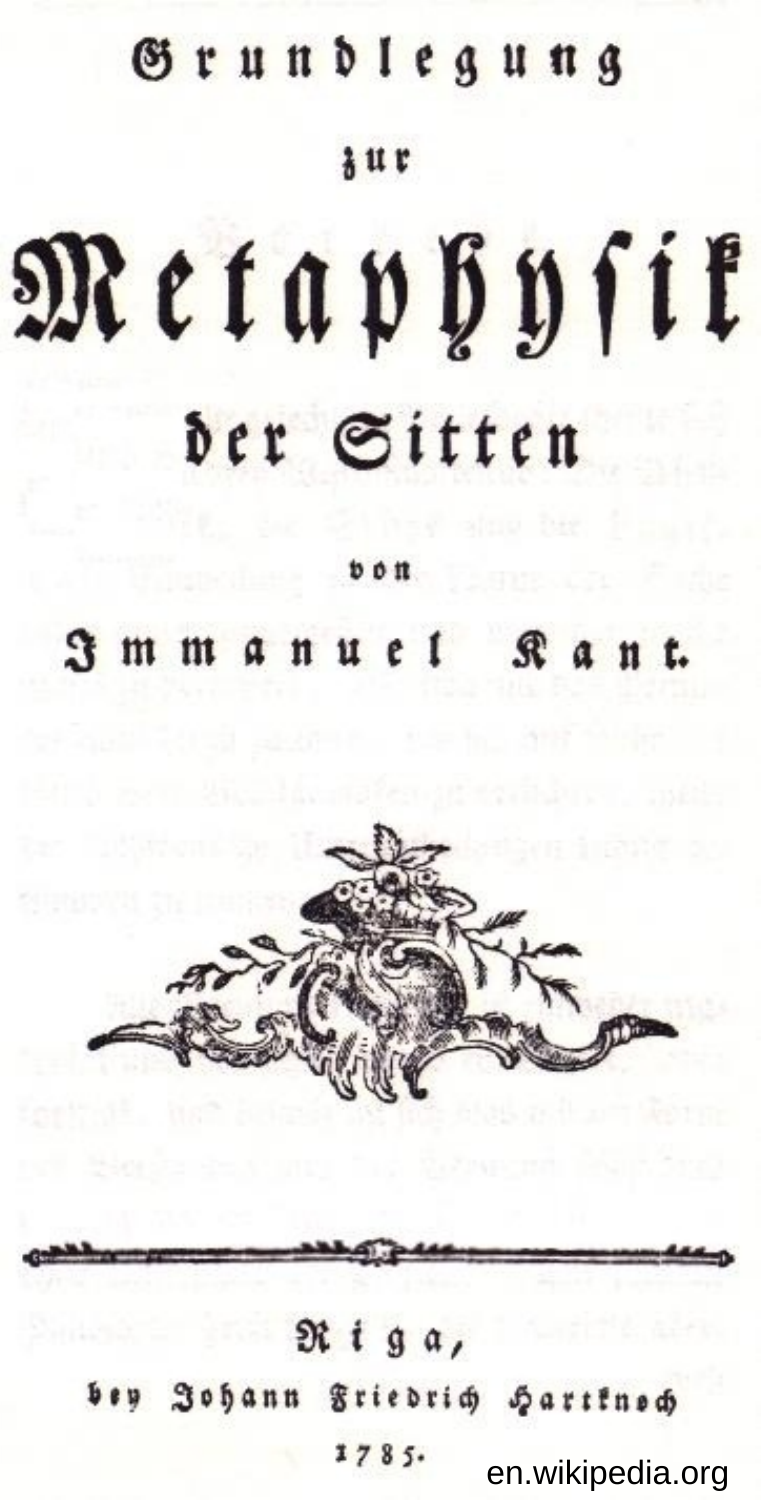#### Nash and HM-equilibrium

Nash equilibrium [Nash 1951]: x best response to itself,  $\mathbf x$  maximizes  $\mathbf y^\top \mathbf A \mathbf x$  over  $\mathbf y \in \Delta$  (and some  $\mathbf e_i$  too). Exists always.

But why should opponents' behaviour completely discouple ?

Categorical imperative [Kant 1785]: act such that your behaviour can be a model for the general society.

Bit of Kant: given *morality parameter*  $\theta \in [0,1]$  and x, maximize

$$
u_{\theta}(\mathbf{y}|\mathbf{x}) := (1 - \theta) \mathbf{y}^{\top} \mathbf{A} \mathbf{x} + \theta \mathbf{y}^{\top} \mathbf{A} \mathbf{y} \text{ over } \mathbf{y} \in \Delta.
$$

Homo Moralis (HM)-equilibrium [Alger/Weibull 2013]: x itself maximizes  $u_{\theta}(\mathbf{y}|\mathbf{x})$  over  $\mathbf{y} \in \Delta$ .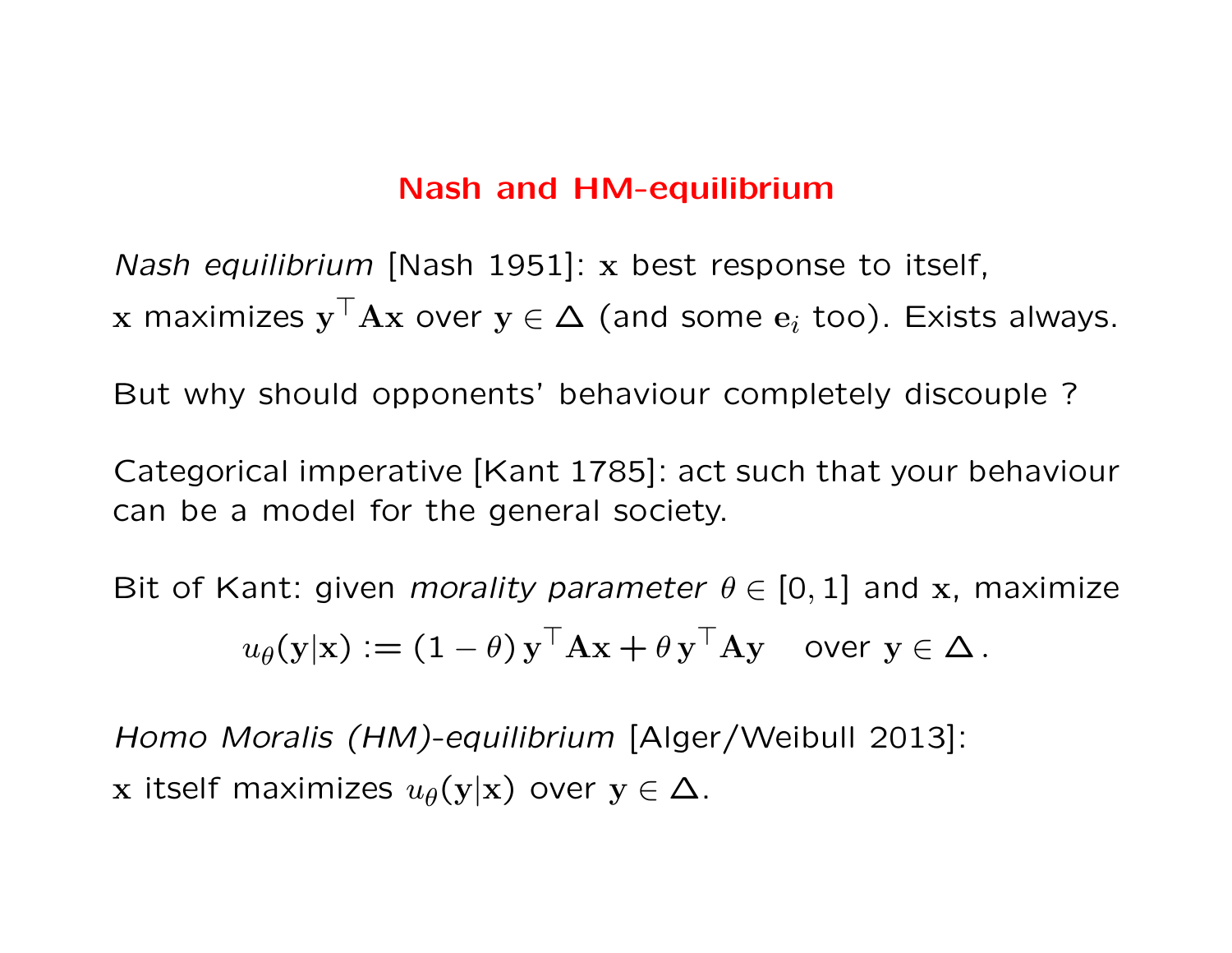#### Existence of HM-equilibrium ...

... asks whether there is  $\mathbf{x} \in \Delta$  maximizing  $u_{\theta}(\cdot|\mathbf{x})$ .

For any  $\theta \in [0,1]$  and  $\mathbf{x} \in \Delta$ , the (nonconvex) QP solution set

 $\beta_{\theta}(\mathbf{x}) = \text{Argmax} \{ u_{\theta}(\mathbf{y}|\mathbf{x}) : \mathbf{y} \in \Delta \}$ 

is (nonempty and) compact but need not contain  $x$  itself.

Indeed, there are nasty examples even for  $|N| = 3$ :

$$
A = \left(\begin{array}{ccc} 2 & 3 & 0 \\ 0 & 2 & 3 \\ 3 & 0 & 2 \end{array}\right)
$$

has strictly convex  $u_\theta(\cdot|\mathbf{x})$  for any  $\theta \in (0,1)$ , so  $\beta_\theta(\mathbf{x}) \subseteq \{\mathbf{e}_i : i \in N\}$ for all  $x \in \Delta$  but  $\beta_{\theta}(e_1) = \{e_3\}$ ,  $\beta_{\theta}(e_2) = \{e_1\}$ ,  $\beta_{\theta}(e_3) = \{e_2\}$ .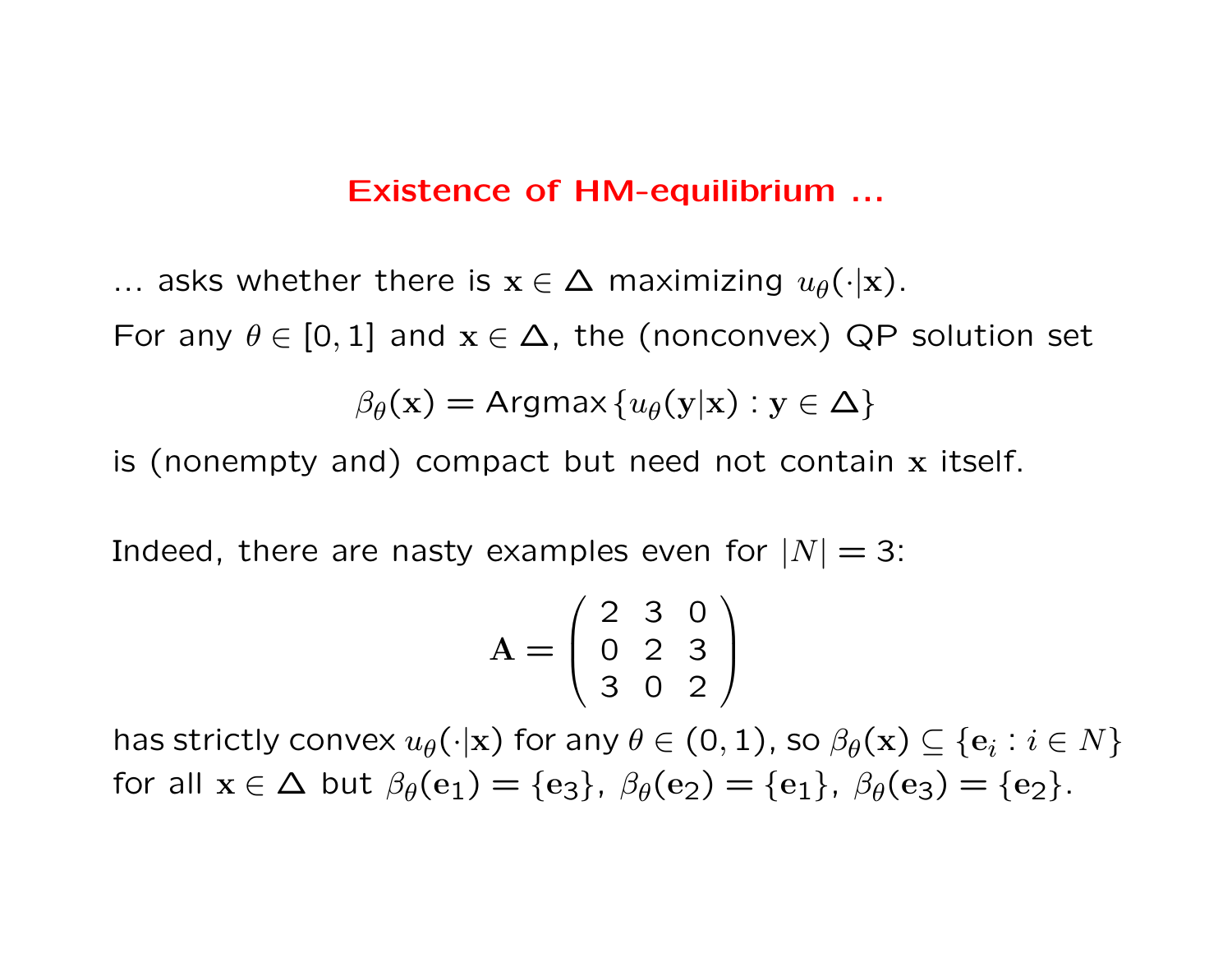#### Optimality conditions

... for QP max  $\{u_{\theta}(\mathbf{y}|\mathbf{x}) : \mathbf{y} \in \Delta\}$  defining  $\beta_{\theta}(\mathbf{x})$ :

First-order necessary/KKT condition: If  $y \in \beta_{\theta}(x)$ , then

$$
\frac{\partial}{\partial y_j} u_{\theta}(\mathbf{y}|\mathbf{x}) \le \mathbf{y}^\top \nabla_{\mathbf{y}} u_{\theta}(\mathbf{y}|\mathbf{x}) \quad \text{for all } j
$$

with equality if  $y_j > 0$ .

Have g<sub>θ</sub>(y|x) := 
$$
\nabla_y u_\theta(y|x) = (1 - \theta)Ax + \theta(A + A^T)y
$$
.

HM-equilibrium at x implies that  $y = x$  is KKT point, where  $g_{\theta}(\mathbf{x}|\mathbf{x}) = \mathbf{C}_{\theta}\mathbf{x}$  with  $\mathbf{C}_{\theta} = \mathbf{A} + \theta \mathbf{A}^{\top}$ .

These are local optimality conditions and only necessary. Need curvature control for QPs over  $\Delta$ , aka StQPs [B. 1997]: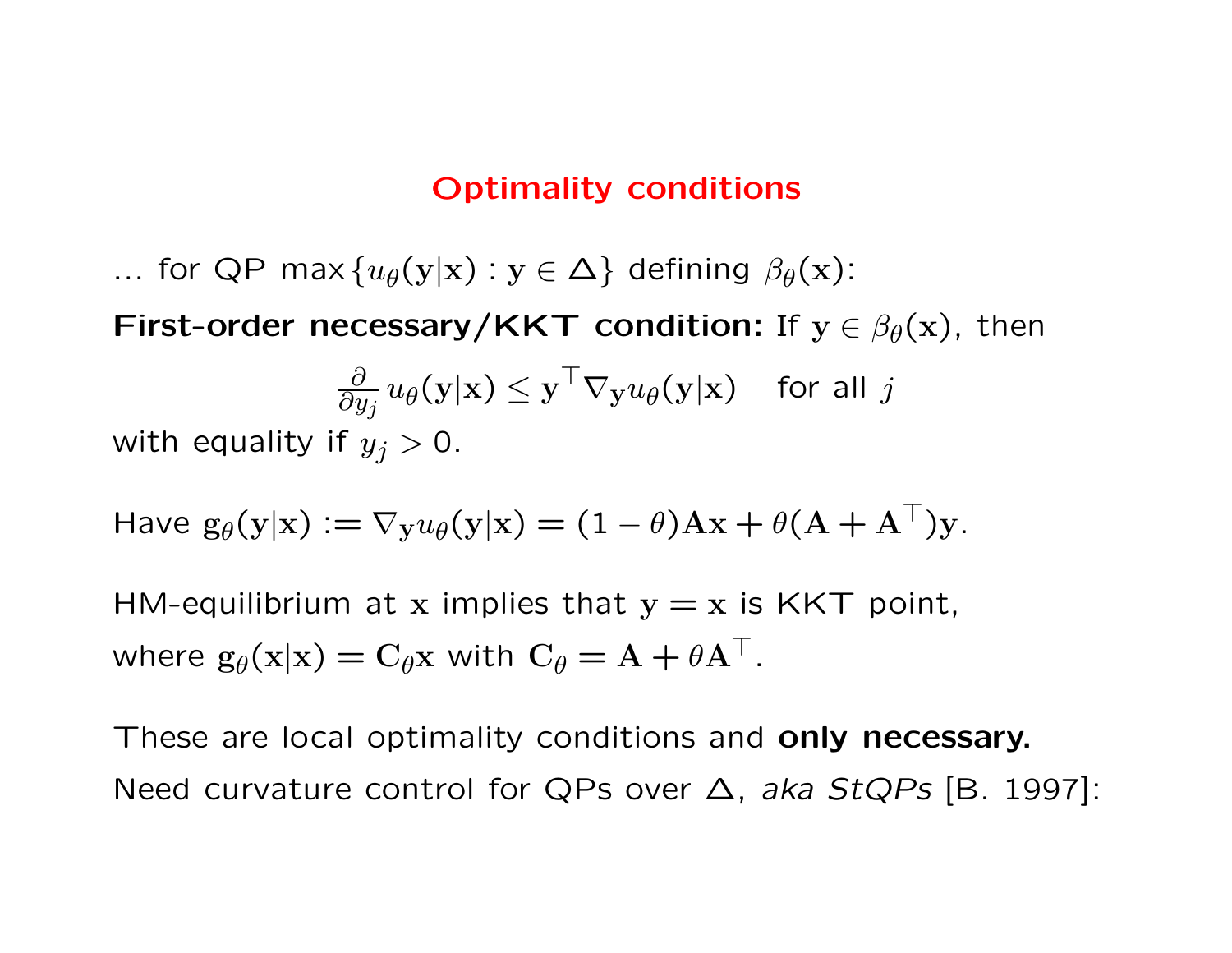#### Second-order optimality characterization

A KKT point  $y \in \Delta$  is a global maximizer of  $u_{\theta}(\cdot|x)$ if and only if for all i with  $y_i > 0$  the symmetric  $n \times n$  matrix

$$
\mathbf{H}_{i}(\theta) := \mathbf{e}_{i} \mathbf{g}_{\theta}^{\top}(\mathbf{y}|\mathbf{x}) + \mathbf{g}_{\theta}(\mathbf{y}|\mathbf{x}) \mathbf{e}_{i}^{\top} - \theta y_{i}(\mathbf{A} + \mathbf{A}^{\top})
$$

satisfies

$$
\mathbf{v}^\top \mathbf{H}_i(\theta) \mathbf{v} \ge 0 \quad \text{whenever } \mathbf{v} \in \Gamma_i \,,
$$

i.e., if  $H_i(\theta)$  is  $\Gamma_i$ -copositive where  $\Gamma_i := \left\{ \mathbf{v} \in \mathbb{R}^n : \mathbf{v} \perp \mathbf{e} \text{ and } v_j \mathbf{y_i} - v_i \mathbf{y_j} \geq 0 \text{ for all } j \in N \right\}$ is a polyhedral cone.

Now for HM-equilibrium again specialize above for  $y = x$ ; need support  $I := \{i \in N : x_i > 0\}$  of x.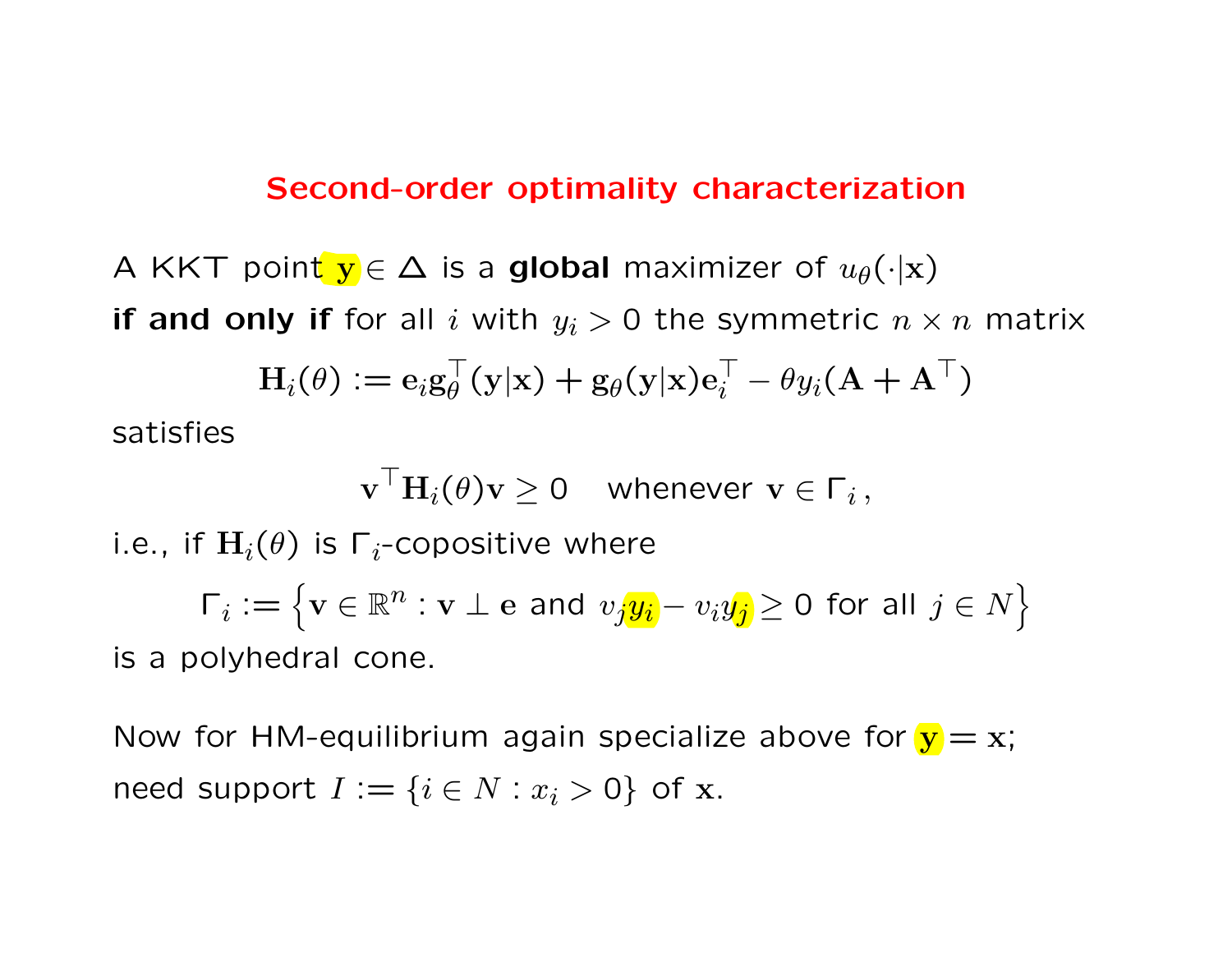#### Characterization of HM-equilibria

Fix  $\theta \in [0,1]$ ; then the point  $x \in \Delta$  with support I gives rise to HM-equilibrium if and only if for some  $\gamma \in \mathbb{R}$ , both (a) and (b): (a) the point  $(x, \gamma) \in \mathbb{R}^{n+1}$  solves the linear system of (in)equalities

$$
[(\mathbf{A} + \theta \mathbf{A}^{\top})\mathbf{x}]_i \quad \begin{cases} = \gamma, & i \in I, \\ \leq \gamma, & i \in N \setminus I, \end{cases}
$$

and (b)

 $H_i(\theta)$  is  $\Gamma_i$ -copositive for all  $i \in I$ , where  $\text{H}_i(\theta) = \text{e}_i \textbf{x}^\top (\text{A}^\top + \theta \text{A}) + (\text{A} + \theta \text{A}^\top) \textbf{x} \text{e}_i^\top - \theta x_i (\text{A} + \text{A}^\top)$ and  $\Gamma_i = \left\{ \mathbf{v} \perp \mathbf{e} : v_j x_i \geq v_i x_j \, , \, \text{ all } j \in N \right\}.$ 

Difficult to check in general, simpler in special cases.

For  $\theta = 0$  reduces to Nash condition as property (b) is automatic.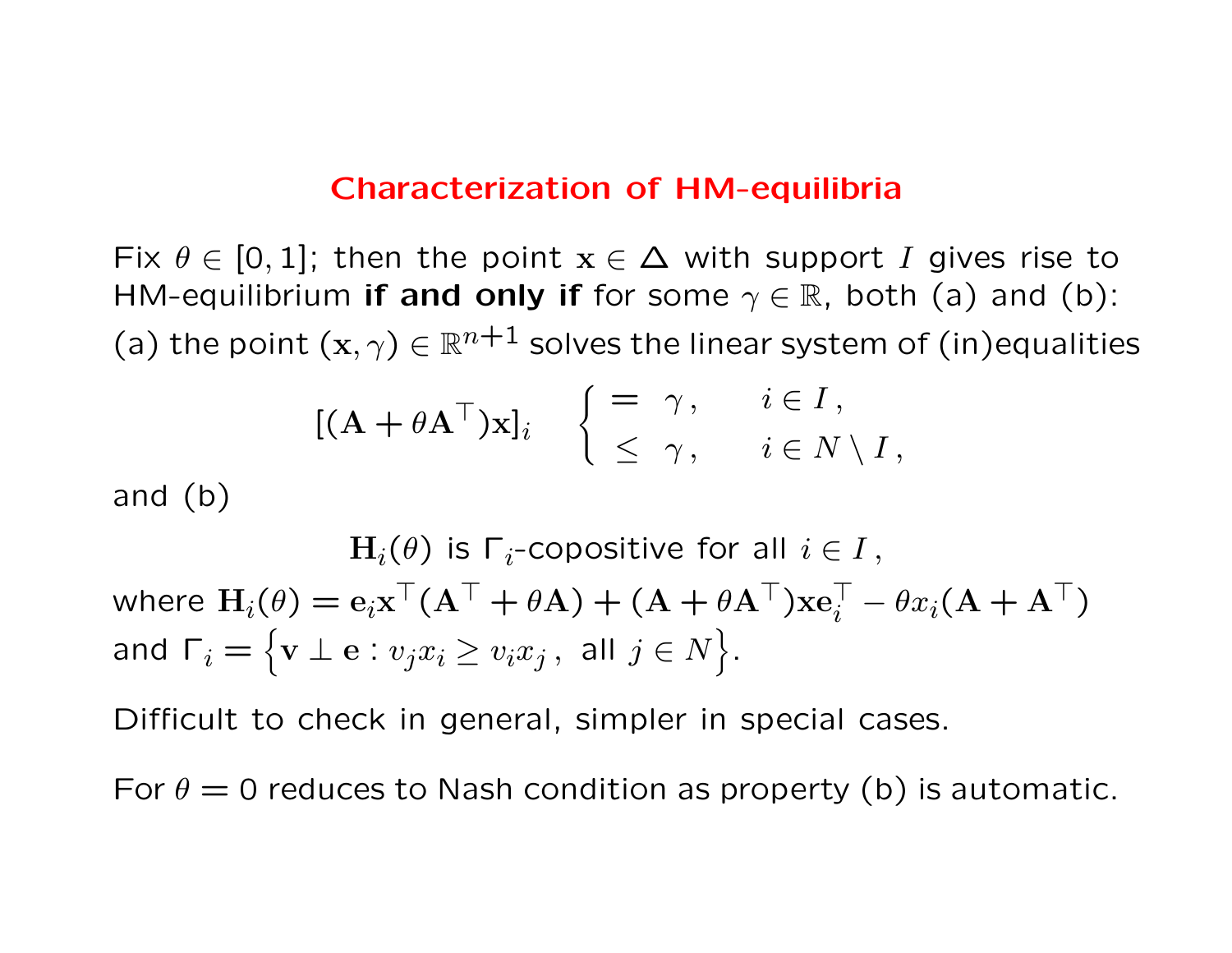#### Antagonism marginalizes morality

Constant-sum games:  $a_{ji} = c - a_{ij}$  model antagonistic agents. Then  $C_{\theta} = (1 - \theta)A + \theta c e^{T}$  and  $H_{i}(\theta) = H_{i}(0) - c\theta x_{i} e^{T}$ , so

 $\mathbf{x} \in \beta_0(\mathbf{x})$   $\Leftrightarrow$   $\mathbf{x} \in \beta_\theta(\mathbf{x})$  for all  $\theta \in [0, 1]$ .

All HM-equilibria coincide with classical Nash equilibria for the base game, morality plays no role.

These games are special cases of concave welfare games where existence of HM-equilibria is ensured: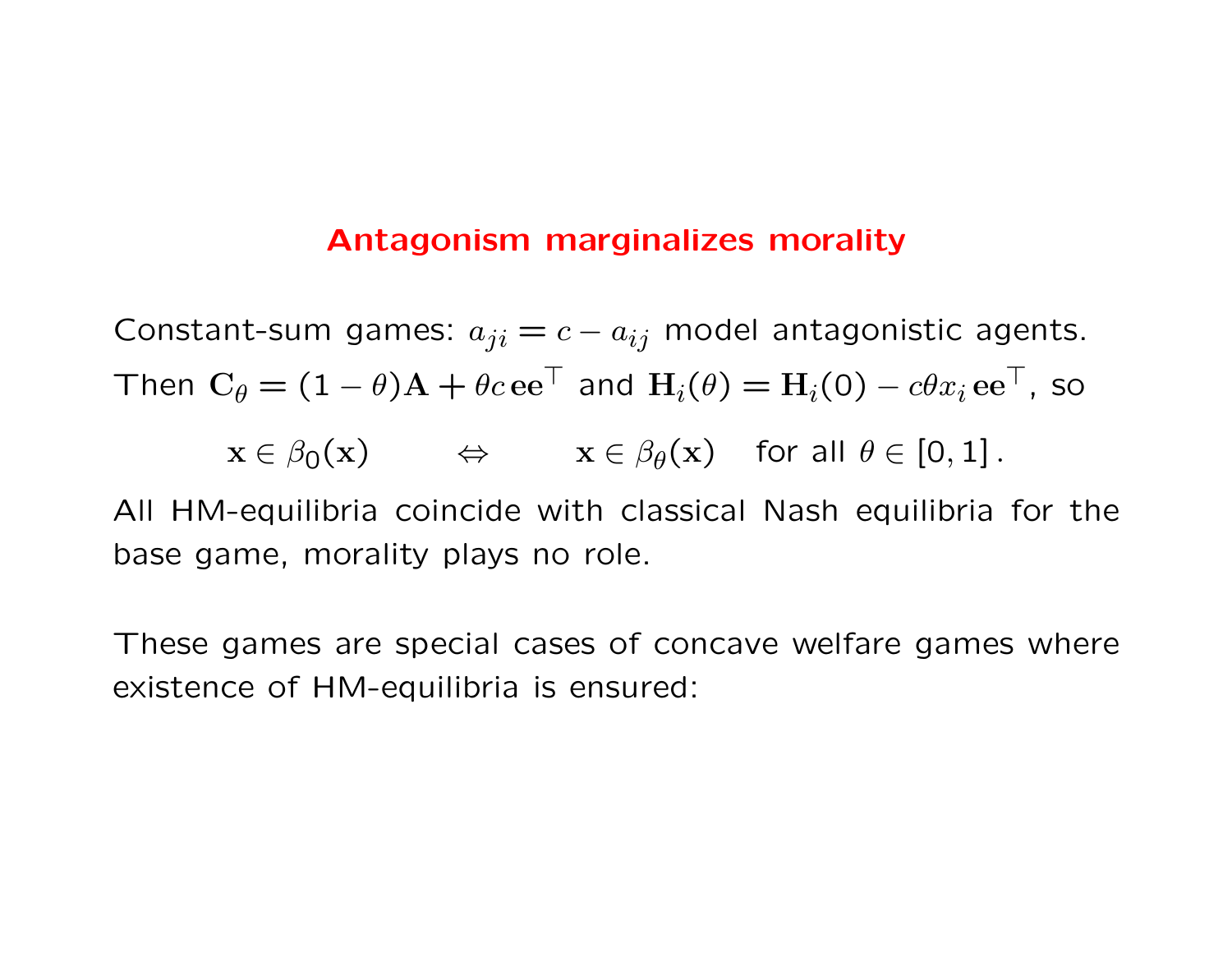#### Concave/strictly convex welfare and existence

Let  $D = [I_{n-1}]-e$  and suppose  $\lambda_{max}[D(A + A^{\top})D^{\top}] \leq 0$ . Then welfare  $\mathbf{y}^\top \mathbf{A} \mathbf{y}$  is concave in  $\mathbf{y}$  over  $\boldsymbol{\Delta}$  and so is  $u_\theta(\cdot|\mathbf{x})$  for all  $x \in \Delta$ . Thus  $\beta_{\theta}(x)$  is (compact and) convex, so standard fixed point theory implies existence of a  $x \in \beta_{\theta}(x)$  for any  $\theta \in [0,1]$ . So concave welfare ensures HM-equilibrium.

On the other hand, if  $\lambda_{\text{min}}[D(A + A^{\top})D^{\top}] > 0$ , then welfare is strictly convex and  $\beta_{\theta}(\mathbf{x}) \subseteq \{\mathbf{e}_1,\ldots,\mathbf{e}_n\}$ . Thus HM-equilibrium must yield a vertex  $e_i$ , and this holds for  $\theta \in (0,1)$  if and only if

$$
a_{ii} \ge \theta a_{kk} + (1 - \theta) a_{ki} \quad \text{for all } k \in N.
$$

This fails to hold in counterexample.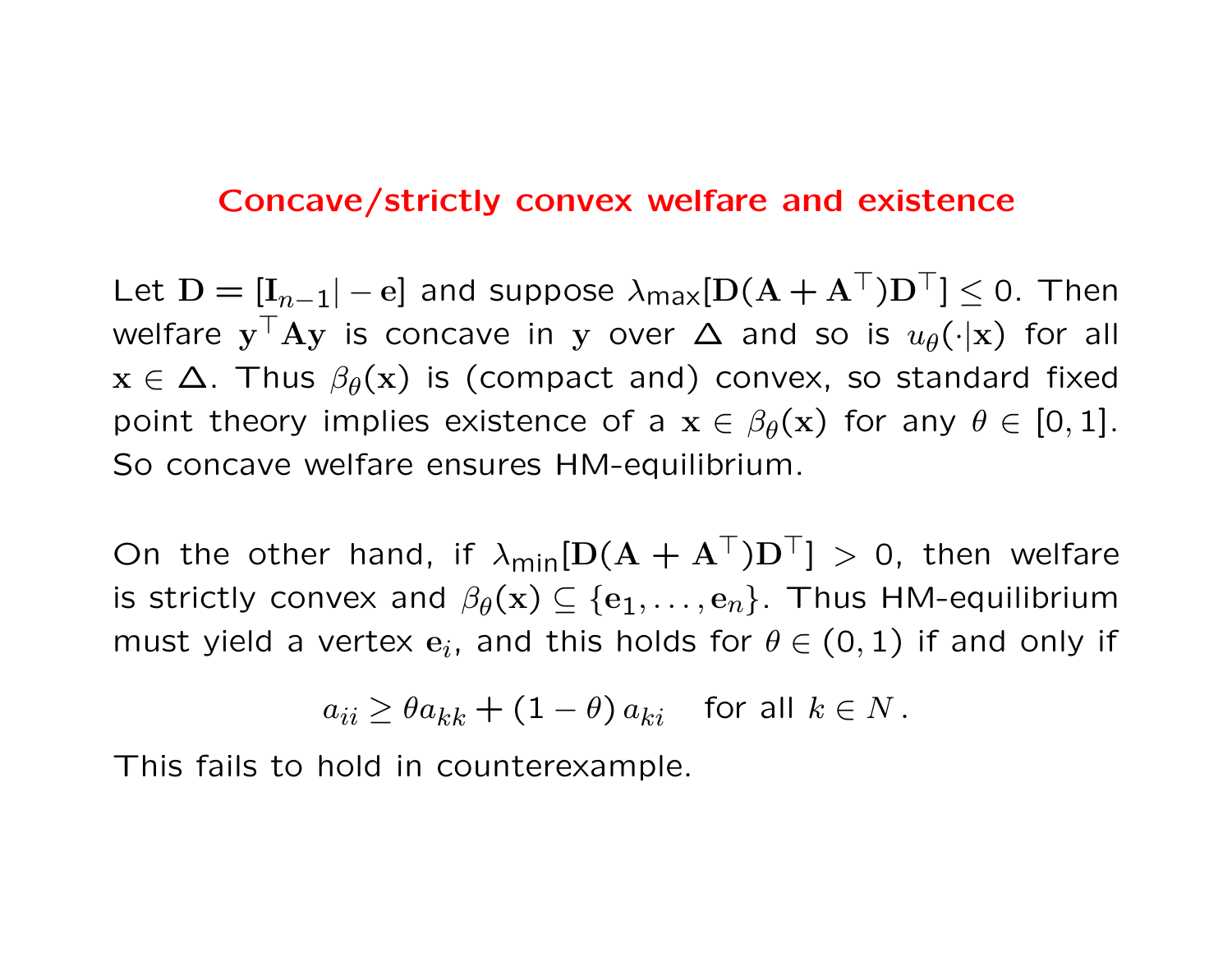### HM-equilibrium for small  $\theta$  yields Nash refinement

Suppose that for all  $\theta \searrow 0$  the points  $\mathbf{x}(\theta)$  give HM-equilibrium at morality level  $\theta$  for A.

Then by continuity all accumulation points  $\mathbf{x}(0) = \lim_{\theta \searrow 0} \mathbf{x}(\theta)$  yield classical Nash equilibrium for A.

But for general A, not all Nash equil. can be obtained this way (above counterexample).

Open issues:

For which A with  $\lambda_{\text{max}}[D(A + A^{\top})D^{\top}] > 0$  do  $x(\theta)$  exist ? Ensured for partnership games where  $A = A^T$ , see later. Further properties of  $x(0) = \lim_{\theta \searrow 0} x(\theta)$ : EGT/game dynamics ?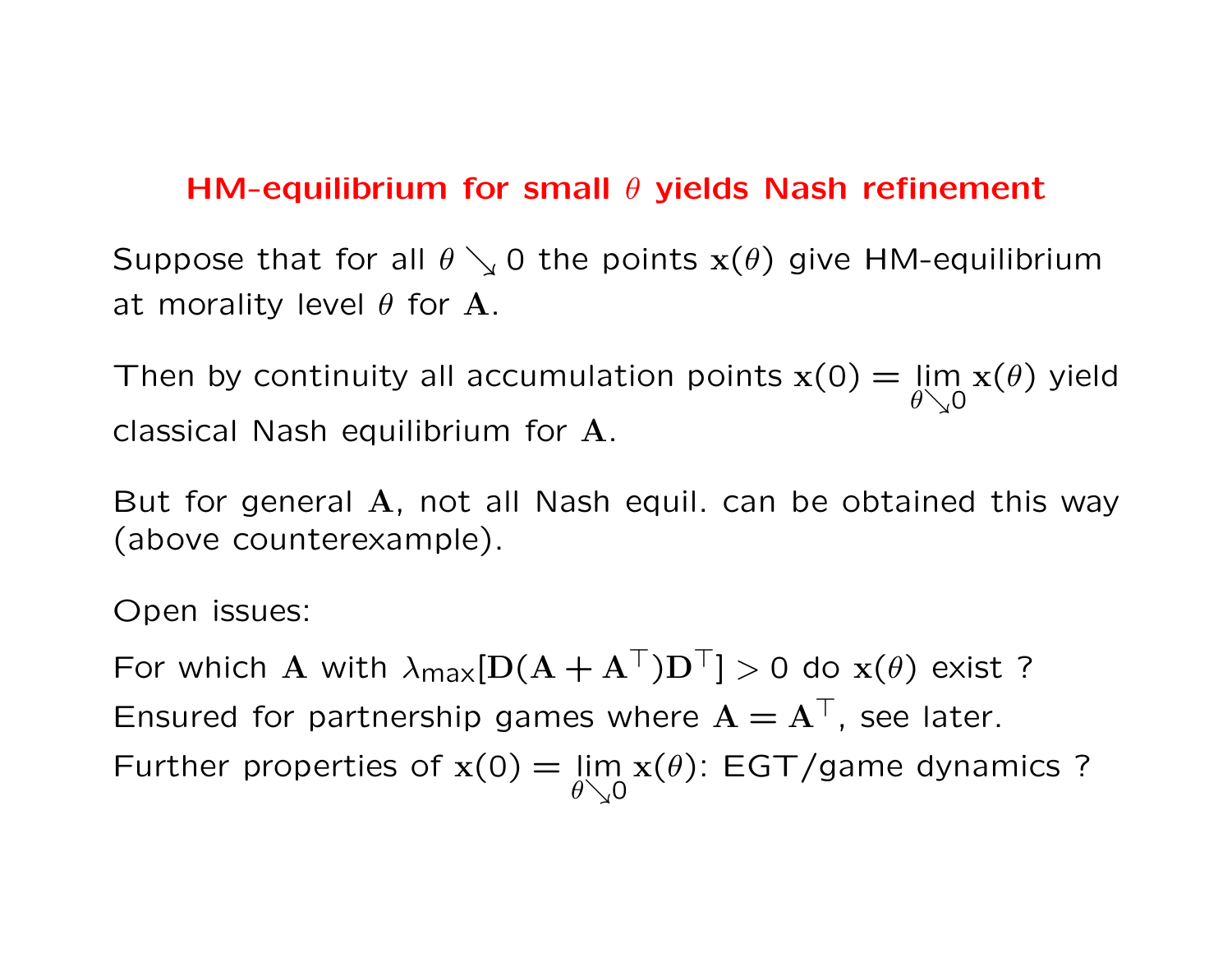#### Partnership games and StQPs

If *i* plays against *j*, both share payoff:  $a_{ij} = a_{ji}$ ,  $A^{\top} = A$ . Observe for  $\theta = 1$ :  $u_1(y|x) = y^\top Ay$  and  $\beta_1$  independent of x. Local version for a neighbourhood  $U \subseteq \Delta$  of x:

$$
\beta_1^U = \text{Argmax}\left\{\mathbf{y}^\top \mathbf{A} \mathbf{y} : \mathbf{y} \in U\right\}.
$$

Have in symmetric case  $A^{\top} = A$  for all  $\theta \in [0, 1]$ :

$$
\mathbf{x} \in \beta_1^{\Delta} \quad \Rightarrow \quad \mathbf{x} \in \beta_\theta(\mathbf{x}) \quad \Rightarrow \quad \mathbf{x} \in \beta_1^U.
$$

Hence any global maximizer of  $y^{\top}Ay$  over  $\Delta$  gives HM-equil., and any HM-equilibrium gives a local maximizer of  $\mathbf{y}^\top \mathbf{A} \mathbf{y}$  .

A compromise between local and global optimality in StQPs !